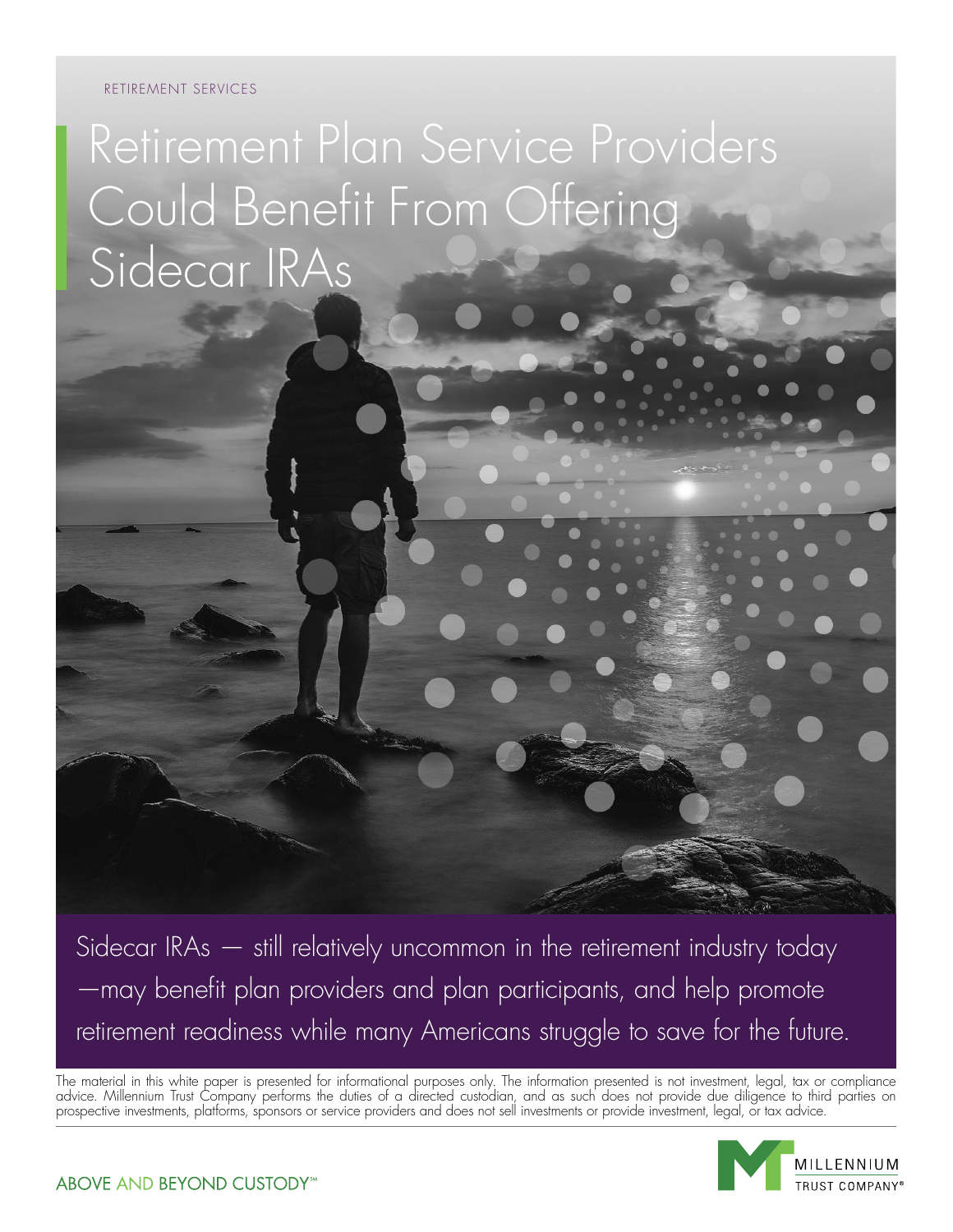### SIDECAR IRAS MAY PRESENT A SIGNIFICANT OPPORTUNITY FOR RECORDKEEPERS

Retirement plan service providers are starting to take notice of an old idea that represents a new opportunity: The payroll deduction Roth IRA (sometimes called a "sidecar" IRA). It's a tool that could encourage higher savings rates and improve retirement outcomes, while helping plan providers strengthen relationships with plan sponsors and participants.

Not to be confused with a deemed IRA, which is adopted as part of a qualified retirement plan, a sidecar IRA is merely another way for employers to encourage additional saving, especially by younger employees. By providing a flexible vehicle with shortand long-term benefits to an increasingly transient workforce in the throes of what has been described as a retirement "crisis", sidecar Roth IRAs may be a viable way to promote retirement readiness and address three problems:

- 1. Reducing asset "leakage" and accounts left behind by providing a home for retirement assets from former employers' plans;
- 2. A lack of short-term savings that leads some individuals to withdraw money from their retirement accounts during financial emergencies; and
- 3. Participant shortfalls at retirement due to lost gains suffered as a result of early withdrawals.

Beyond providing potential solutions to some of the most vexing questions facing the retirement industry today, sidecar IRAs present two opportunities for retirement plan service providers:

1. Provide nomadic millennials who frequently change jobs or work multiple part-time "gigs" with a flexible vehicle for their retirement savings that can be contributed to from multiple sources and accept rollovers from previous employer-sponsored retirement plans; and

#### **CONTENTS**

|               | 02Sidecar IRAs May Present<br>Opportunity |
|---------------|-------------------------------------------|
|               | 03New Demand for an Old Idea              |
|               | 03 Improve Retirement Readiness           |
|               | 04Improving Retirement Outcomes           |
|               | 04Design Questions for Providers          |
|               | 05 Potential Sidecar Accounts             |
|               | 05How Will Contributions be Made          |
|               | 06 Automatic or Affirmative Enrollment    |
|               | 06Outsource Sidecar IRA<br>Administration |
|               | 06Consider Offering Sidecar IRAs          |
| 08 References |                                           |
|               |                                           |

2. Give those who are less able or willing to save for retirement a savings option that may offer the flexibility to help address emergency expenses.

A retirement provider offering this type of account could see benefits on both ends of the spectrum by increasing assets under management while reducing the asset leakage that results from upwards of \$70 billion in withdrawals annually.<sup>1</sup>

A survey by the LIMRA Secure Retirement Institute showed that two-thirds of workers are interested in an automatic emergency savings account to go with their workplace retirement accounts, and 89% of employers are interested in offering one.<sup>2</sup>

As the United States' economy evolves, so too should its retirement system. A payroll deduction sidecar IRA would benefit younger, lower-income workers, while also creating potential revenue growth for recordkeepers.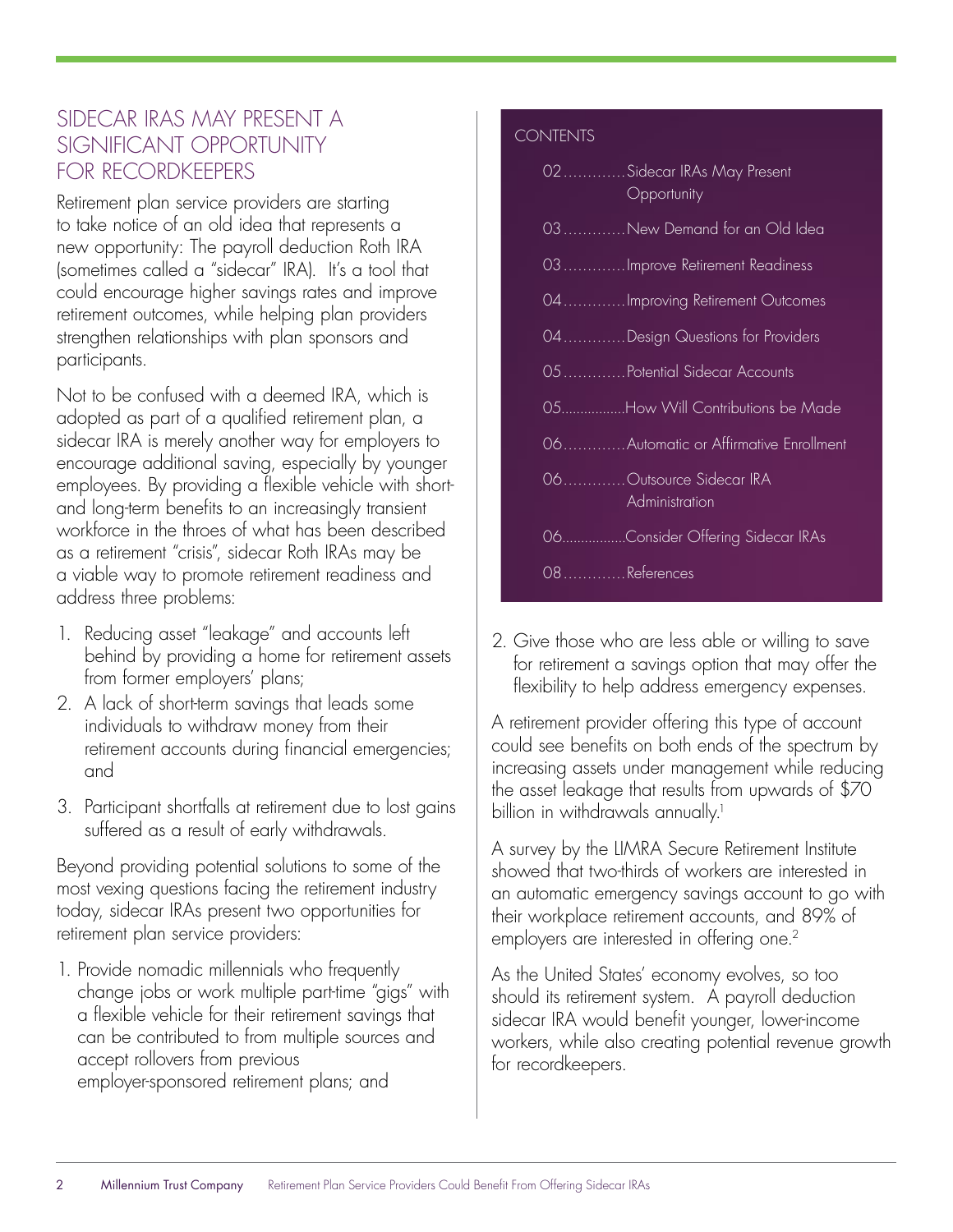### NEW DEMAND FOR AN OLD RETIREMENT IDEA

The dramatic decline in the availability of defined benefit pension plans since the mid-1980s has raised the bar for defined contribution plan savings. Consequently, the more savings options plan providers can make available to plan sponsors, the better plan sponsors can help participants prepare for the future.

A sidecar Roth IRA provides defined contribution plan savers with an additional tax-advantaged opportunity to save for retirement, along with the flexibility to access those savings for short-term needs. It's not a new idea, but a sidecar may have never been more necessary than it is right now.

The Economic Growth and Tax Relief Reconciliation Act of 2001 introduced the "deemed IRA," a retirement savings account similar to an IRA, but as part of a defined contribution plan. While deemed IRAs have been available for nearly 20 years, they have not been widely utilized. This may be due to the additional administrative burdens for plan sponsors, as well as the fact that deemed IRAs only benefit participants who have maxed out their 401(k) contributions. Deemed IRAs are unlikely to be a feasible alternative for millennials.

A more feasible solution for millennials may be the simpler and more flexible sidecar Roth IRA.

### IMPROVE RETIREMENT READINESS FOR MILLENNIAL SAVERS

According to the Bureau of Labor Statistics, there are 56 million millennial workers in the labor force as of 2016. The median job tenure of "younger workers" – between ages 25-34 – was just 2.8 years as of January 2016, three times lower than workers ages 55-64 (10.1 years).4

Those two statistics paint a troublesome picture for the retirement system: transient young workers, in the age of automatic enrollment, changing jobs habitually, leaving a trail of old retirement accounts in their wake.

Millennials became the largest generation in the labor force in 2016

U.S. labor force, (in Millions)



Note: Labor force includes those ages 16 and older who are working or looking to work. Annual Averages shown.

Source: Pew Research Center<sup>3</sup> analysis of monthly 1994-2017 Current Population Survey (IPUMS).

A readily available sidecar IRA alongside a plan gives this population a central hub for their retirement savings, encouraging retirement readiness down the road while also potentially eliminating some of the administrative and fiduciary risk for their former employers.

For a retirement provider, offering a sidecar Roth IRA could present a way to reach a generation with \$200 billion of annual purchasing power<sup>5</sup> by creating:

- 1. Greater connection between the saver and the provider's brand, thus increasing engagement across multiple products or services.
- 2. Increased likelihood of capturing rollovers from these savers in the case of job changes.
- 3. Higher potential for lifelong relationships with millennial participants who save in DC plans and sidecar IRAs during their careers, then roll those DC accounts into IRAs for withdrawal at retirement.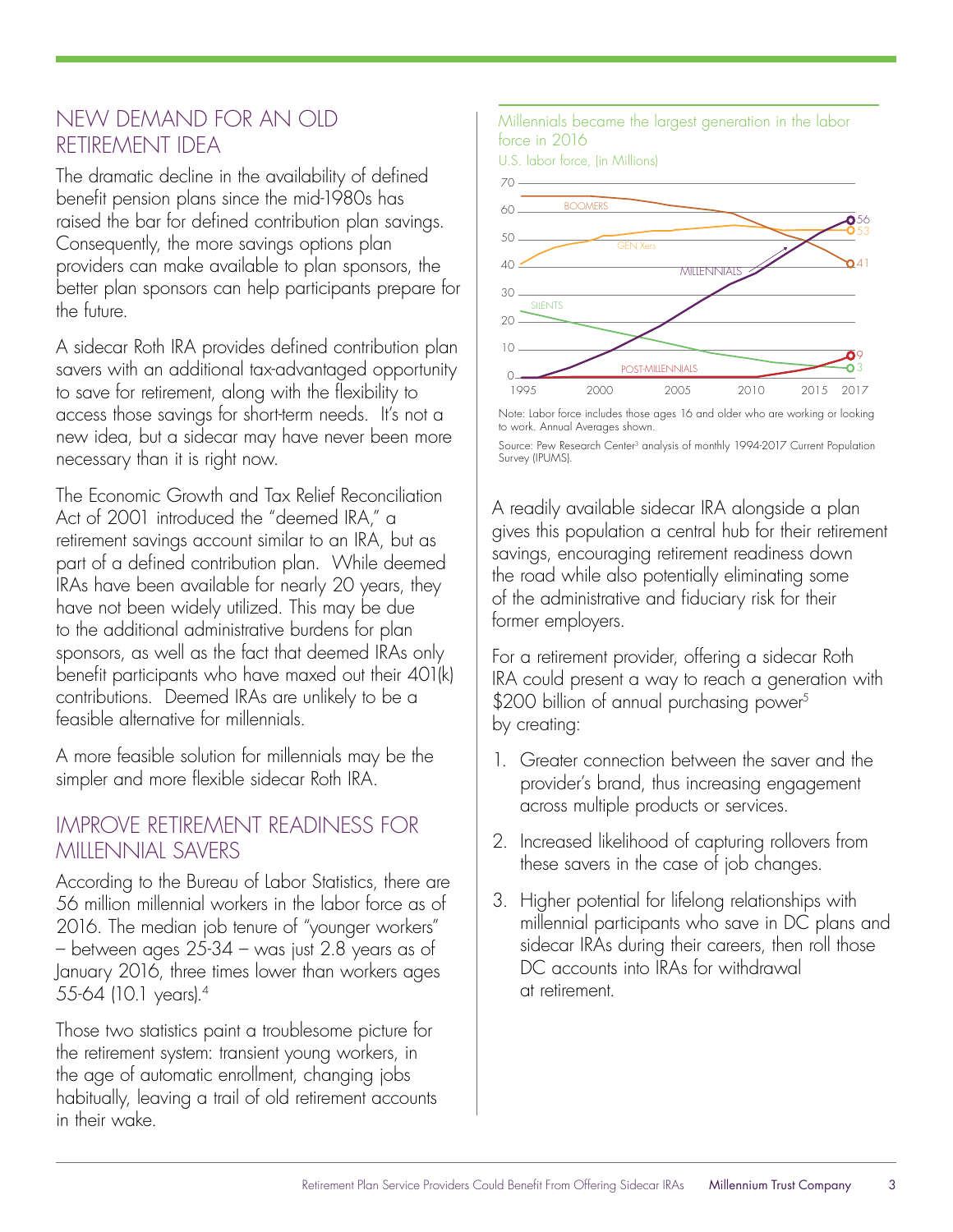Offering sidecar IRAs can help retirement providers generate additional value from existing client relationships. This is particularly true for those providers large enough to have a hand in many aspects of the retirement market. It's typically less expensive to retain a client than it is to attract a new one.

### IMPROVING RETIREMENT OUTCOMES FOR RELUCTANT SAVERS

According to PriceWaterhouseCoopers' 2017 Employee Financial Wellness Survey, respondents' top financial concern was not having emergency savings for unexpected expenses.<sup>6</sup> That marks the sixth consecutive year that a lack of emergency savings was the top concern for the full-time employed adults surveyed.

According to a Transamerica study, 27% of participants have taken a loan or early withdrawal from their DC account or IRA.7 Assets that are used for non-retirement needs leak out of the retirement system and often evaporate, along with their revenue potential. In fact, according to a 2013 federal study, for each \$1 contributed to retirement accounts by savers under the age of 55, \$0.40 leaks out.<sup>8</sup>



By retirement accounts savers under the age of 55

Source: Transamerica Center for Retirement Studies, December 2016 Weighing the Options

A significant portion of that leakage is the result of withdrawals taken to meet immediate financial needs, described as "financial shocks" by the Aspen Institute.9 The median cost of a financial shock is \$2,000. That is a serious problem in a modern economy where 44% of Americans say they would

have difficulty paying a \$400 emergency expense without selling something or borrowing money.<sup>10</sup>

More than 60% of plan sponsors plan to take steps during 2018 to reduce plan leakage.<sup>11</sup> By working with plan sponsors to aggressively combat leakage, plan providers can:

- Help improve retirement outcomes for participants.
- Help plan sponsors retain and grow plan assets.
- Help improve current and future provider revenue streams<sup>12</sup>

Offering a sidecar IRA will not be an immediate remedy for what ails the retirement system, but it's a step toward addressing a problem. Providers who advocate and support the idea could benefit from participants' reduced withdrawals and increased savings.

# DESIGN QUESTIONS REMAIN FOR PROVIDERS

While sidecar accounts are simple and have broad support in theory, there is still the question of what type of account and contribution arrangement makes the most sense for providers, plan sponsors and participants.

### *Roth IRA Represents Best Option for Sidecar Account*

What type of vehicle would best serve the needs of savers? A health savings account (HSA)? A standard savings account? Or a new use for a proven vehicle like a Roth IRA?

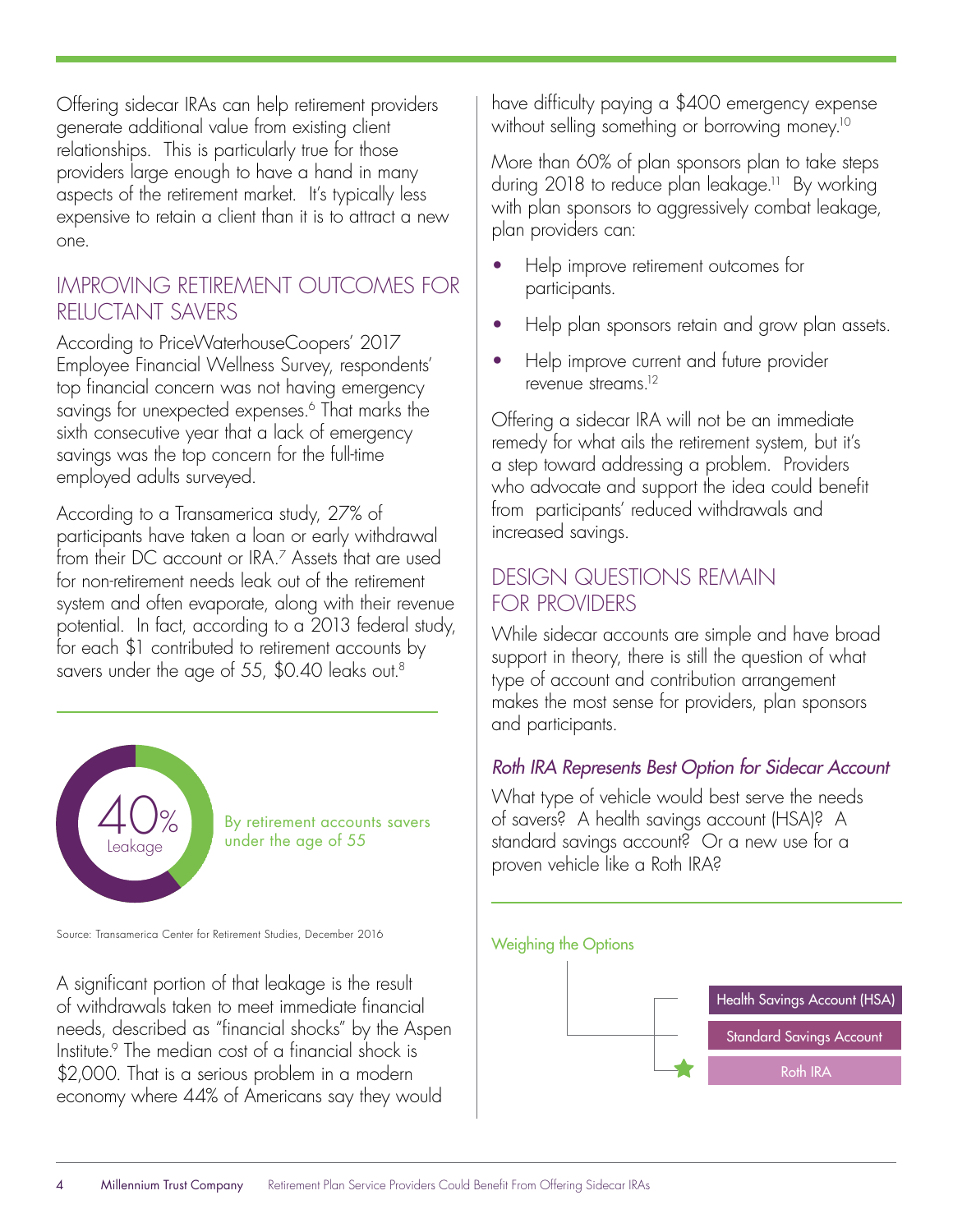# POTENTIAL SIDECAR ACCOUNT VEHICLES

|                                | HSA <sup>13</sup>                                         | <b>SAVINGS ACCOUNT</b>                                                                  | ROTH IRA <sup>15</sup>                                                                                                                                                      |
|--------------------------------|-----------------------------------------------------------|-----------------------------------------------------------------------------------------|-----------------------------------------------------------------------------------------------------------------------------------------------------------------------------|
| <b>Limits</b>                  | \$3,540 Individual/<br>\$6,900 Family                     | Unlimited                                                                               | \$5,500 under 50<br>\$6,500 50 and over<br>(Contributions not permitted for individuals earning<br>over \$135,000 or married couples earning more than<br>\$199,000         |
| Withdrawal<br><b>Penalties</b> | 20% penalty for non-medical<br>distributions.             | N/A                                                                                     | 10% penalty on withdrawals of earnings.<br>Distributions of earnings before age 591/2 and before<br>the account is five years old may be subject to taxes<br>and penalties. |
| <b>Tax Benefits</b>            | Tax-free withdrawals, but only for medi-<br>cal expenses. | None.                                                                                   | Tax-free withdrawals of post-tax<br>contributions                                                                                                                           |
| Portability                    | Individually owned following<br>employment termination.   | Always individually held, separate<br>from employer plan. Does not accept<br>rollovers. | Individually owned, accepts rollovers,<br>can be rolled over.                                                                                                               |
| <b>Stability</b>               | Depends on investment options offered.                    | Little risk of loss.                                                                    | Depends on investment options offered.                                                                                                                                      |

Even with potential taxes and penalties on withdrawals of earnings, the Roth IRA may be the best choice as it checks many of the relevant boxes for a sidecar account:

- Allows post-tax contributions, meaning withdrawals of principal can be made tax-free.
- Can be run in parallel with a retirement plan with an employer's payroll deduction set-up.
- Is portable and can accept rollovers for employees who change jobs.
- Offers long-term savings and earning potential.

A Roth IRA is already a widely utilized savings vehicle with name recognition among Americans, and providers offering 401(k)s and other DC plans already have a relationship with the employers and employees a sidecar would benefit.

The \$5,500 maximum annual contribution for a Roth IRA allows younger participants to save for retirement alongside their 401(k) plan, but with the comfort of knowing that the funds are available for short term financial needs, at potentially a lower cost than a 401(k) withdrawal.

# HOW WILL CONTRIBUTIONS BE MADE TO A SIDECAR?

The payroll deduction structure used by most employers has proven to be simple and successful, creating an out-of-sight, out-of-mind way for participants to save for retirement. The most effective version of a sidecar would incorporate this structure.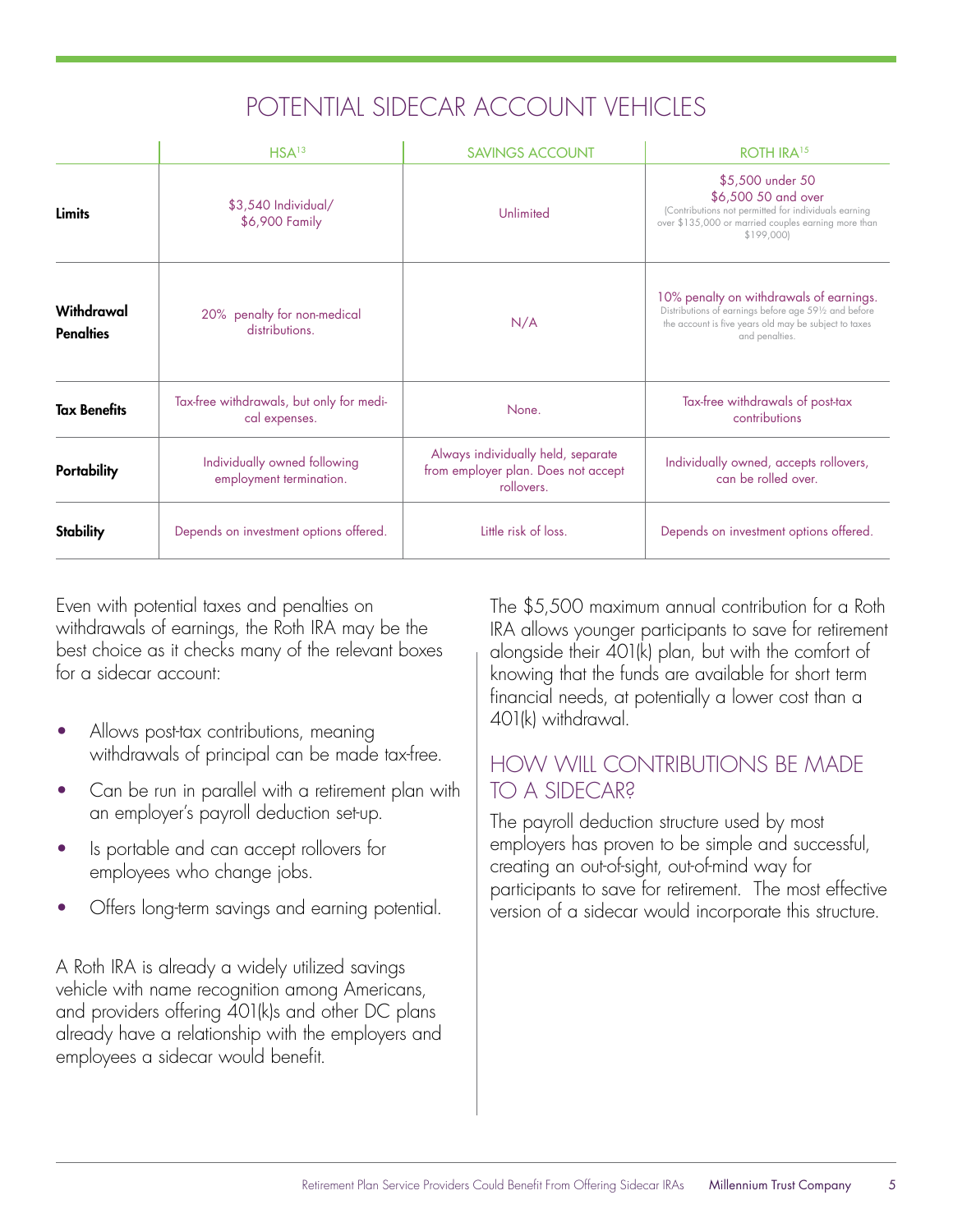## AUTOMATIC ENROLLMENT OR AFFIRMATIVE ENROLLMENT?

While automatic enrollment is the best way to engage retirement savers – studies have shown that it can increase participation by 50 to 60 percentage points<sup>16</sup> there has been no regulatory guidance for auto enrollment outside of DC plans. Until employers receive guidance for sidecar accounts similar to that offered by the Pension Protection Act of 2006 for automatic enrollment in 401(k)s and other DC plans, auto enrollment may be a non-starter.

In any event, a sidecar might be better served with an affirmative opt-in or opt-out enrollment.



Source: Jeremy Burke, Angela A. Hung, Jill E. Luoto, "Automatic Enrollment in Retirement Savings Vehicles", September 2015

A Harvard University studied showed that forcing an active decision increases enrollment by 28%.17 That's not as dramatic as the average increase with full automatic enrollment, but it is still a significant improvement. With affirmative enrollment, the employer can present the benefits of both the 401(k) plan and the sidecar IRA together to the participant during sign-up. In designing the benefit, plan sponsors may want to consider whether to give participants the flexibility to adjust their contribution levels between the plan and the IRA as their financial needs evolve.

# PROVIDERS CAN OUTSOURCE SIDECAR IRA ADMINISTRATION

For providers that do not offer IRA products and those that have concerns about whether sidecar IRAs have the potential to grow, some specialized IRA providers give providers the option to outsource sidecar IRA solutions.

An outsourced sidecar IRA solution reduces recordkeeping, compliance, and customer service costs that can plague large financial institutions, but allows large providers to continue offering a potentially more profitable IRA product. In addition:

- An open architecture investment platform means large providers can offer sidecar IRAs with their own investment options, protecting asset-based revenue.
- A branded client portal protects the provider's brand and increases awareness among accountholders.
- Integration with existing systems simplifies the process for opening new accounts.
- Sidecar IRAs, direct rollover IRAs, and workplace IRAs operate as part of the same solution.

By outsourcing to a firm that specializes in IRAs, plan providers eliminate the need to deal with administrative issues like account statements and tax reporting, allowing them to focus on their core business.

# IT'S THE RIGHT TIME FOR PROVIDERS TO CONSIDER OFFERING SIDECAR IRAS

In light of the current state of the U.S. retirement system, a sidecar solution can help strengthen the short- and long-term financial well-being of participants and, in turn, the American economy itself. Based on flexibility, portability, contribution limits, withdrawal rules, and long-term benefits, a Roth IRA appears to be best-suited to act as a sidecar account.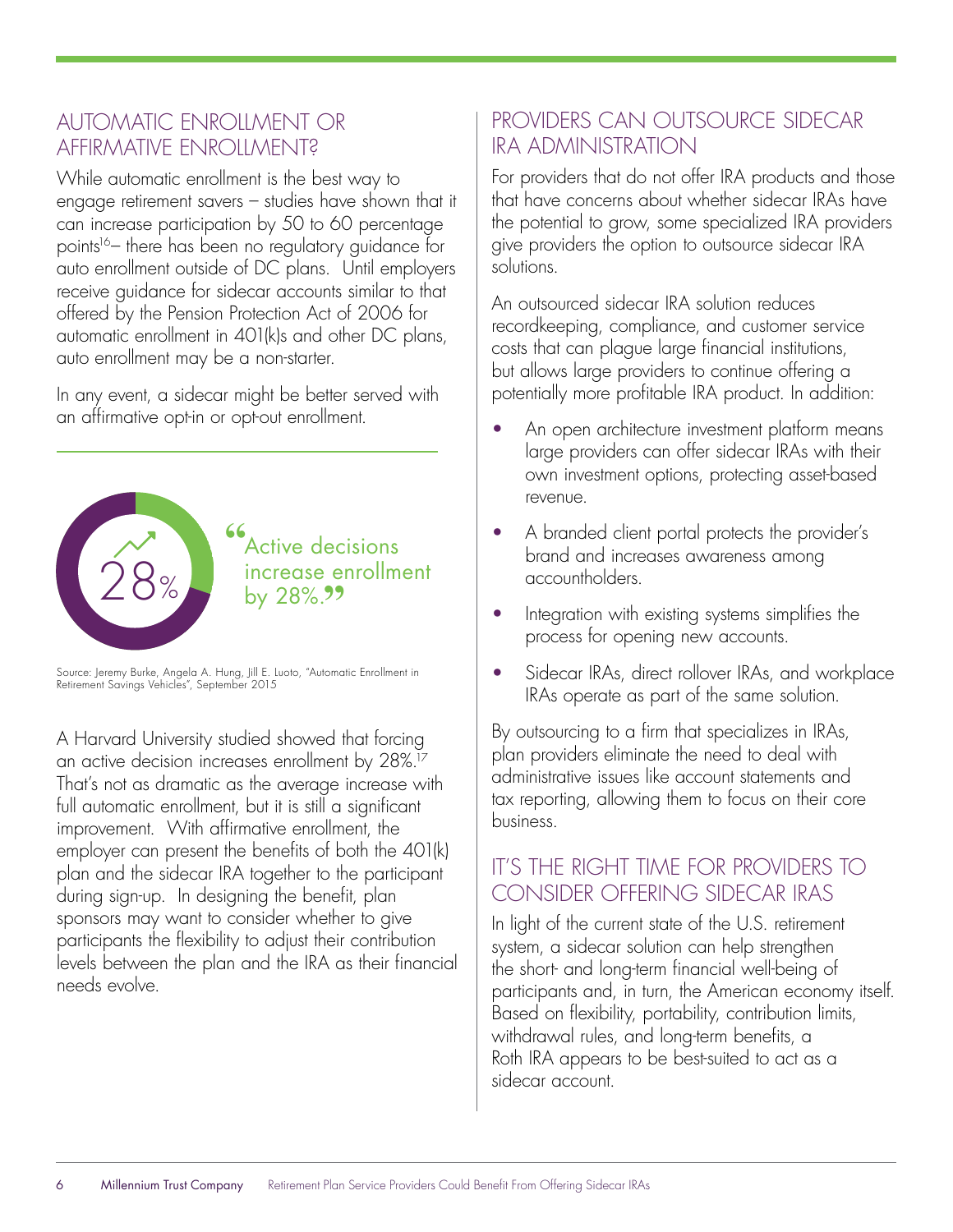Aside from creating advantages for individuals and families, a sidecar IRA as a normal complement to retirement plans would create multiple opportunities for providers. These could include:

- 1. Reduced asset leakage related to financial shocks for lower-balance participants.
- 2. Higher rollover capture rates when sidecar accountholders change jobs or retire.
- 3. Greater connection between savers and a provider's brand.

One route toward creating this type of sidecar is outsourcing some portion of the product design, recordkeeping, and account servicing to a third party specializing in IRAs. In some instances, outsourcing could potentially lower recordkeeping and administrative costs for providers while increasing their investment revenues and market share. With all of that in mind, it's the right time for providers to consider offering a sidecar IRA as a standard complement to their retirement plans.

#### ABOUT MILLENNIUM TRUST

While automatic enrollment and contribution escalation have proven to be best practices for helping more Americans save more for retirement, these plan features had an unexpected side effect – an increase in the number of small accounts left behind by former employees. Safe Harbor IRAs have become a best practice for addressing issues related to small accounts, and heightened regulatory scrutiny has some plan sponsors reconsidering whether they should adopt automatic rollovers for all small plan accounts.

#### Who We Are

2005 year we began offering our automatic rollover IRAs

#### What We Do

Automatic Rollover IRAs Workplace IRAs Uncashed Checks Direct Rollovers

Search Services

#### Who We Work With

<sup>icial</sup> 60,000+<br>"<sup>s</sup> plan sponsors  $\frac{1}{100}$  financial 60,000+ advisors 1,500 TPAs consultants attorneys prum spons<br>recordkeepers